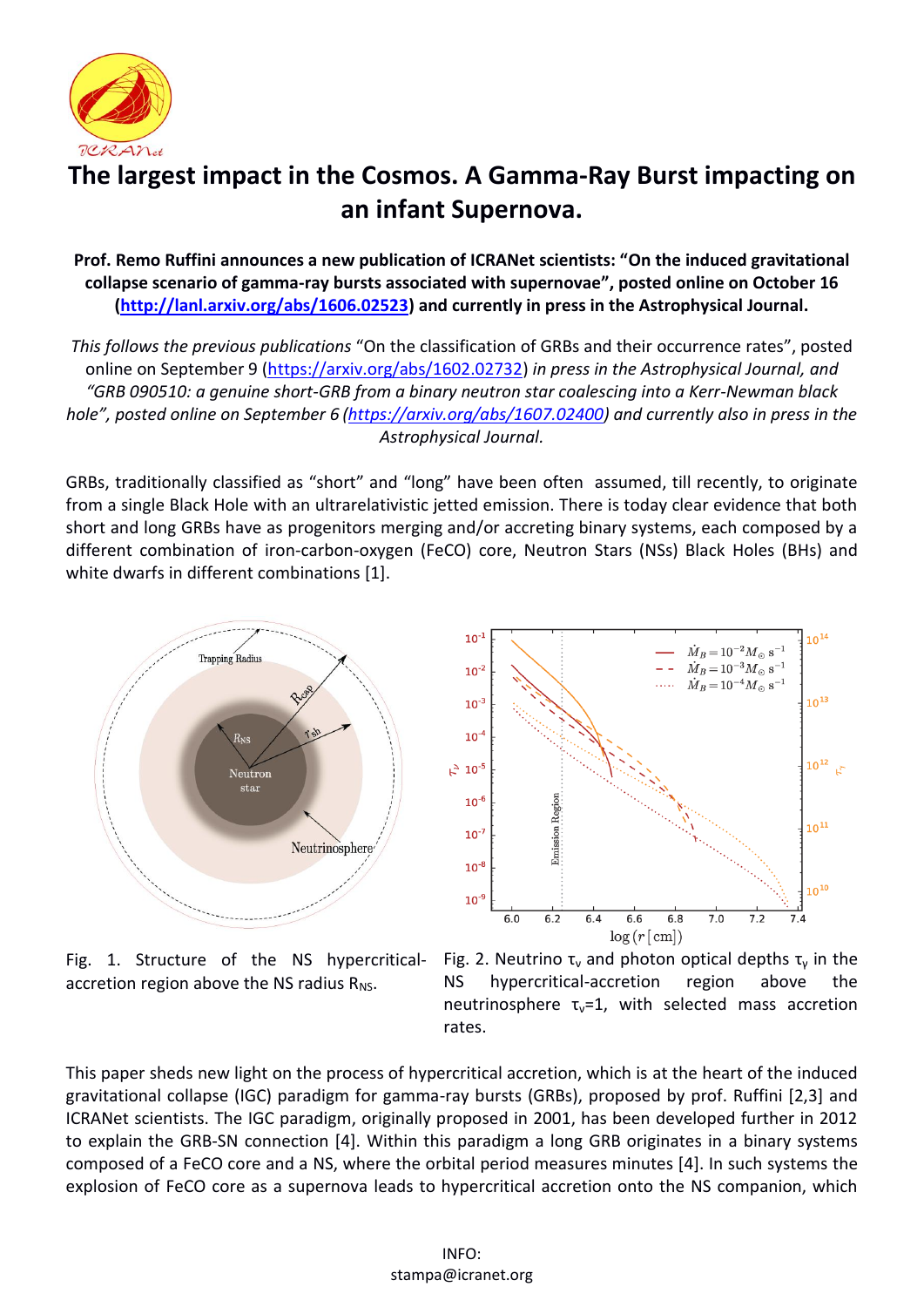

reaches the critical mass, hence inducing its gravitational collapse to a BH with consequent emission of the GRB. The IGC paradigm was first successfully applied to GRB 090618 [5,6]. Based on this paradigm the new concept of binary-driven hypernovae (BdHN), characterized by four different episodes of emission with precise spectral and luminosity features, has been proposed by prof. Ruffini with ICRANet scientists for long GRBs [7].

Accretion is a familiar process in astrophysics, and it is known to power such objects as X-ray binaries [8,9]. There the gravitational energy is converted into heat, so that accretion disk emits X-rays. In contrast, according to the BdHN model [7], the gravitational energy of hypercritically accreting matter is released primarily in the form of neutrinos, see Fig. 1 and 2. The accretion process is so violent, with mass accretion rate up to one solar mass per second, that photons remain trapped within the accreting flow. With such huge accretion rates the temperature near the surface of the NS reaches 10 billion of degrees. Actually, this phenomenon was pioneered independently by Zeldovich [10] and Ruffini [11] in 1973, before the discovery of GRBs was announced.



*Fig. 3. Snapshots of the expanding supernova ejecta which interacts with the companion neutron star. The white dot in the origin is the newly formed neutron star.*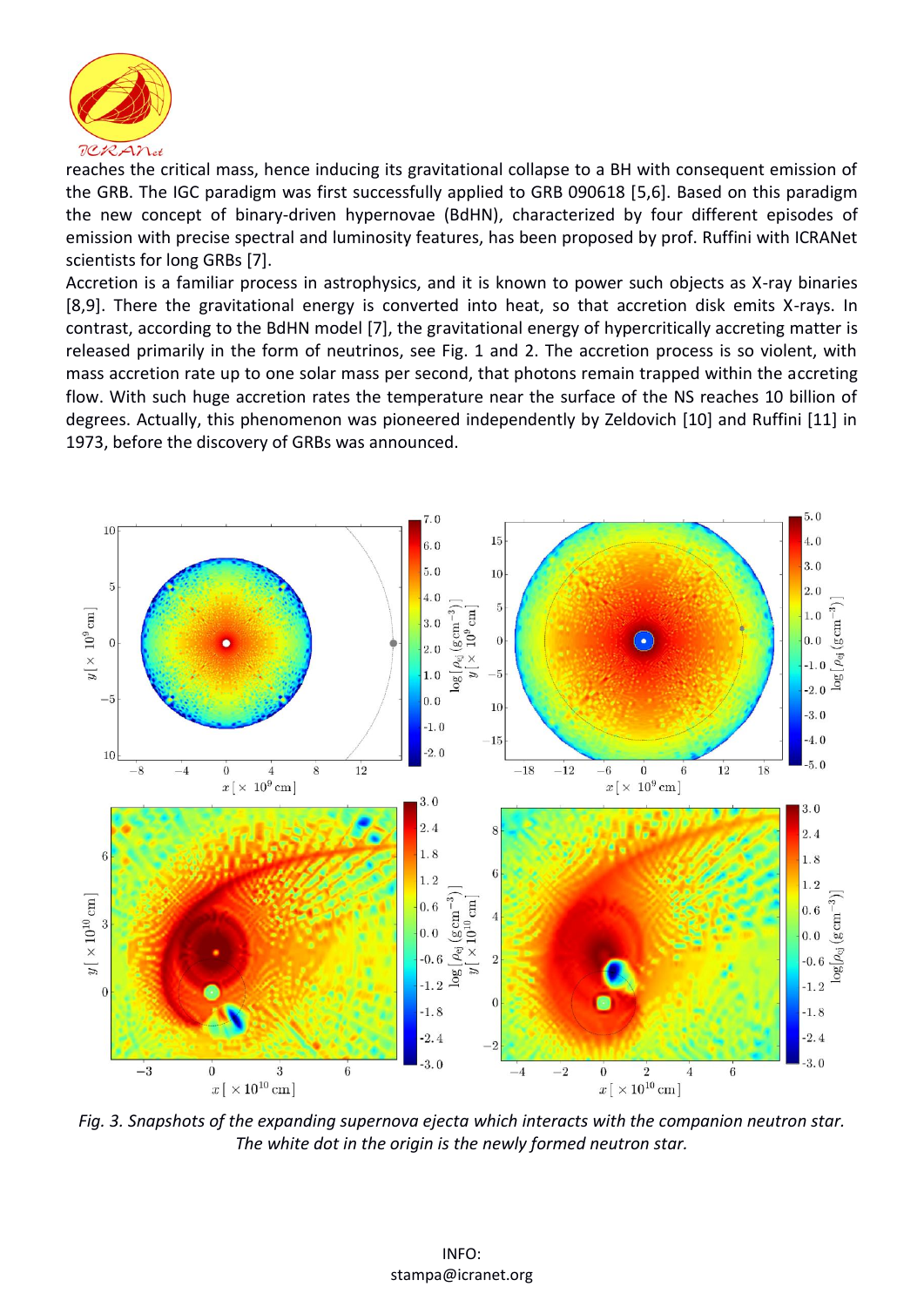

Estimates of the accretion rate and the possible fate of the accreting NS in the IGC binary were presented by ICRANet scientists already in 2012, see Refs. [4-6]. The new paper reports results of detailed numerical simulations of the explosion of a FeCO core as a supernova and hypercritical accretion of the supernova ejecta on the binary NS companion. These new simulations, performed by Laura Becerra as a part of her PhD thesis in the IRAP PhD program coordinated by ICRANet, involving more than a million of particles, see Fig. 3, include the effects of the finite size of the ejecta for different FeCO core progenitors and confirm the previous estimates, as well as identify the separatrix for such systems, which separate those where BH is formed, and examine the moment of its formation, from those where there is no BH formation. In addition, the expected luminosity of such systems undergoing hypercritical accretion is computed, and the results are shown to be in agreement with observations of the X-ray flash XRF 060218. This work also evidences the asymmetry of the supernova ejecta as induced by the presence of the companion, accreting NS as well as the formation of the new NS, see Fig. 3. The colorful snapshot of interaction between the supernova ejecta and the hypercritically accreting NS shown in Fig. 3 was selected for the poster of IRAP-PhD program for 2016 call.



*Fig. 4. Cosmic-matrix of XRFs and BdHNe as introduced in [12].*

The new results obtained in this paper:

- show the moment of formation of the BH, as the result of hypercritical accretion of the supernova ejecta onto the companion NS, see Fig. 3;
- give the first treatment of neutrino emission in the process of hypercritical accretion and provide  $\bullet$ the determination of the neutrinosphere, see Fig. 1 and 2;
- give the first detailed model of a "Cosmic Matrix", see Fig. 4, which describes these systems as a four-body problem in analogy to the case of particle physics. The "in-state" is represented by the FeCO core and the NS companion. In the case of a BdHN the "out-state" is the a new NS, i.e. the neutron star left by the supernova explosion of the FeCO core, and a BH formed from the gravitational collapse of the NS companion of the FeCO core in the in-state. In XRFs the "outstate" is a new NS and another NS, more massive than the initial one present in the in-state.